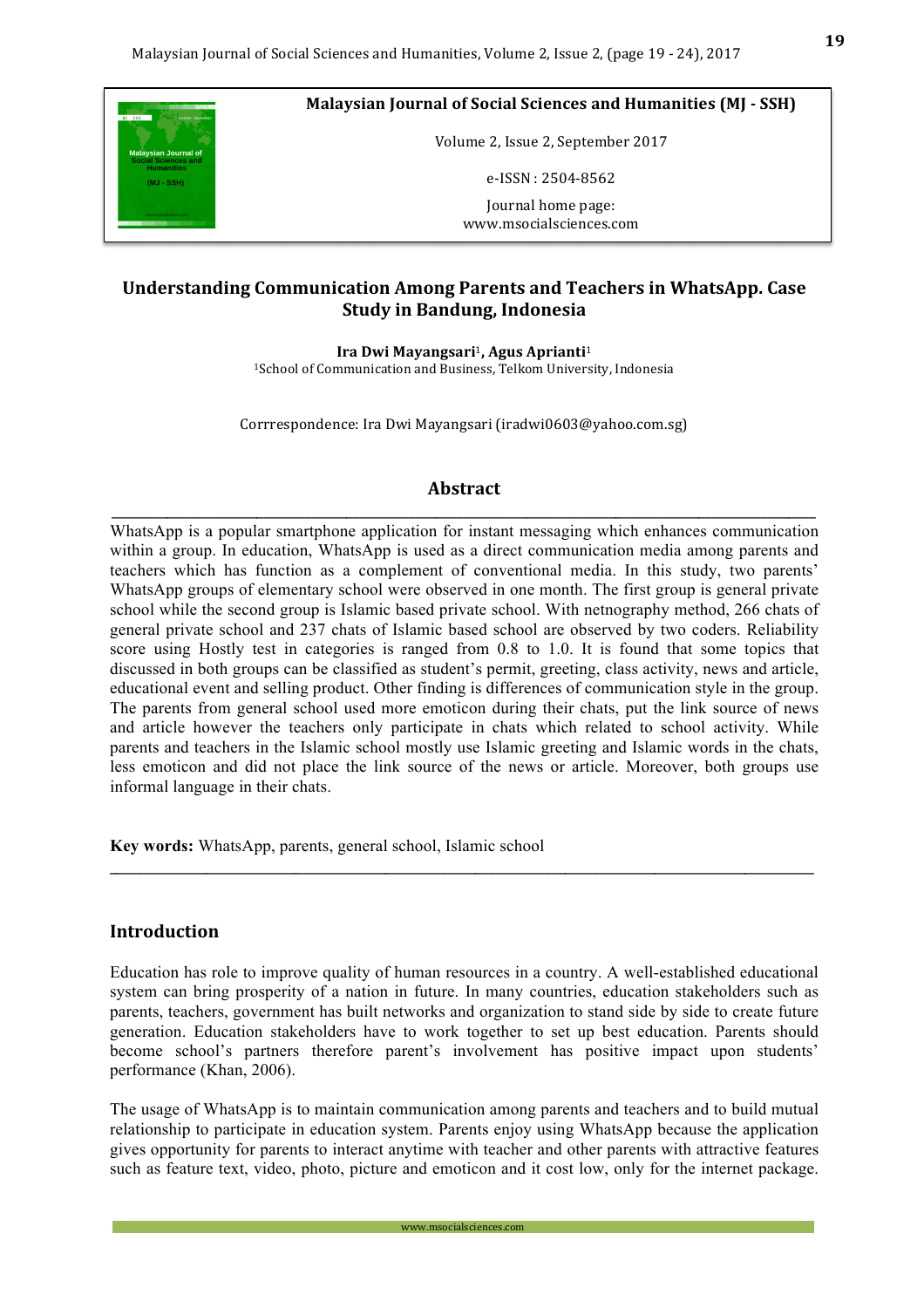While through their chats parents can build relationship with other parents and teachers and support learning process at school.

The usage of parents group WhatsApp drives positive and negative effect. In positive effect, it provides knowledge leverage for member of the groups. Through WhatsApp, member not only discuss about internal school program but also can share information about global education. Information sharing from active teachers or parents who like to read news related to education and share it to their community will nourish others who considered passive people in gathering information. After the knowledge is shared, member of group may discuss it and further they may apply it in their school for better quality of education.

However, some parents who have low media literacy may share hoax. Many information on social media is shared without news value consideration. Unbalance information, lack of credibility of informant may distract readers. A case of people share hoax information from online news, it can cause chaos among readers.

Therefore, this study has an objective to compare two WhatsApp groups to explore about topic of chats and their communication style.

#### **Literature Review**

The era of computer mediated communication (CMC) drives people to communicate using social networking service (SNS) such as Facebook, Twitter, Path, Instagram and WhatsApp and to build social relations. CMC is a communication interaction between two people or more using computer. Riva (1998) explains CMC as human interaction through computer technology, interconnected process with many objectives however people cannot see the responds, feedback or gestures.

CMC through WhatsApp used by people in many fields. In education, the usage of WhatsApp has emerging as many studies show that it increases participation among stakeholders to build good education system. Shaeffer (2004) shows that parents should become an entity in education system. School provides open system that enable participation from parents to give new ideas, to change with flexibility and adaptability as required. School invites stakeholders to analyze the strength and weakness of the school. Further, the parent-teacher communication can support good education for the next generation (Ekayani, 2016).

Several purposes of using WhatsApp for students can be classified as communicating with the students, nurturing the social atmosphere, creating dialogue and encouraging sharing among students and as a learning platform. WhatsApp has technical advantages, educational advantages, academic advantages however it also results problems such as irrelevant and nonsensical messages and incompatibility language between teacher and students (Bouhnik, Deshen, & Gan, 2014). Many parents use a WhatsApp through their cell phone as a primary internet source because it allows them to receive text, picture and video at no cost (Allen, Jolly, & Barnes, 2016).

## **Methodology**

Netnography defined by Kozinets as "online interactions are valued as a cultural reflection that yields deep human understanding. Like in-person ethnography, netnography is naturalistic, immersive, descriptive, multi-method, adaptable, and focused on context. Used to inform consumer insight, netnography is less intrusive than ethnography or focus groups, and more naturalistic than surveys, quantitative models, and focus groups". This study is particularly interested in use Netnography which Kozinets (2009) defines as "a form of ethnography adapted to the social world mediated by computers". In short, netnography is a method for studying cybernetics space (cyberspace). And lately it has been promoted as the only method specifically designed to study cultures and online communities. Then observation is used by doing a data collection in social media as a tool for analyze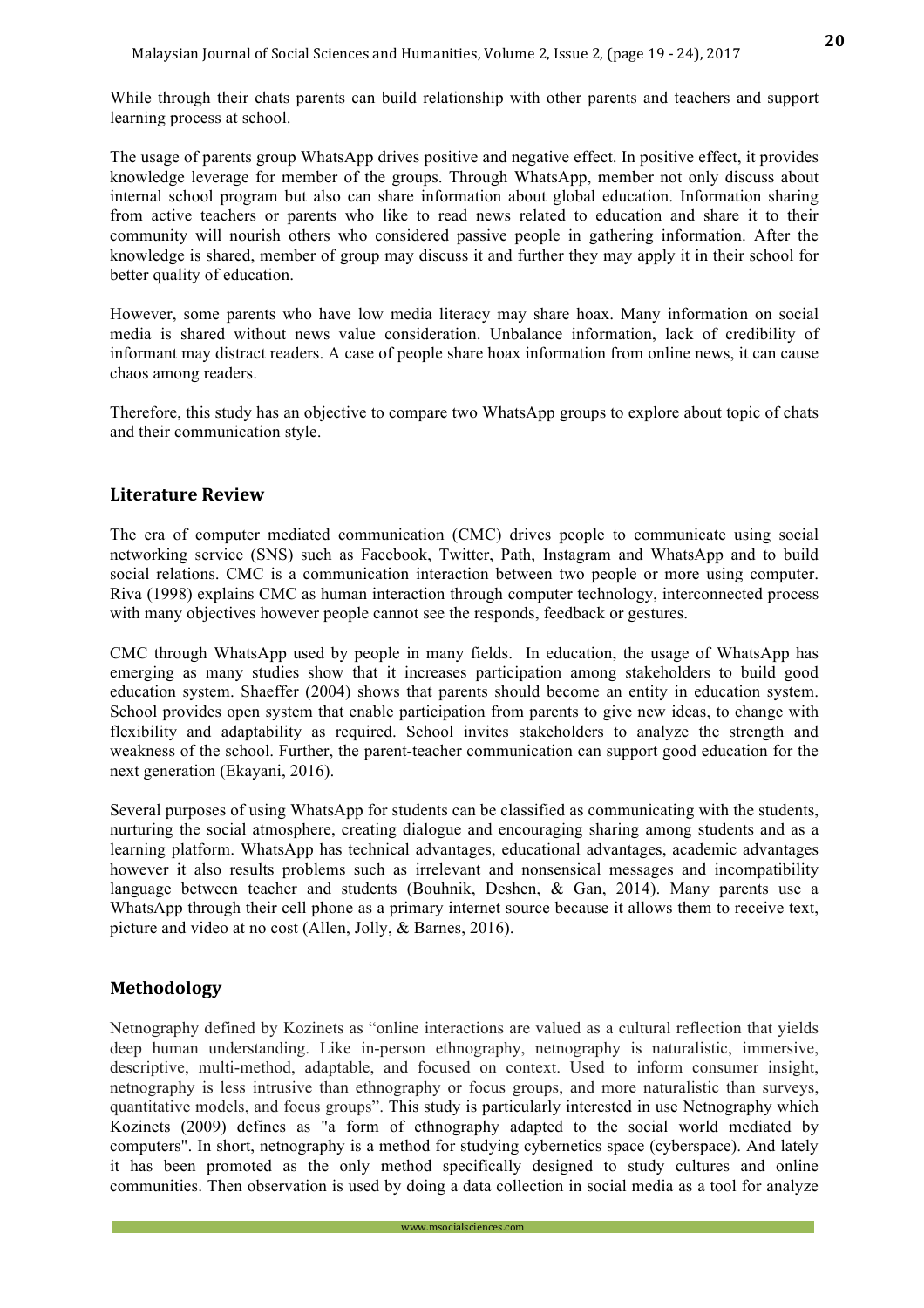the media behavior of parents and teachers. There are two private groups that being observed, the first is multicultural school while the second is multicultural school.

To analyze chats content, two coders examined chats and classified them to 11 topics. Using Hostly test for reliability which is inter coder reliability =  $2M / (N1+N2)$ . M is number of same coding from both coders, N1 is number of coding by coder 1 while N2 is number of coding from coder 2 (Eriyanto, 2011). Reliability in content analysis ranged from 0 to 1, with 1 is perfect agreement of coders while 0 means no agreement of coders. In Holsty, the lower accepted reliability score is 0.7.

#### **Result**

Observation was held in one month. Using netnography, two coders observed and classified the chats into 10 categories. After tested the categories using Hostly reliability test, the score is ranged between 0.82 to 1.00. Categories of article, selling product, additional information and Ramadhan received 1.00 for reliability score while permission to teacher has 0.91, class learning activities, education event, school support and birthday greeting obtain around 0.8 for the reliability.

Further, topics categories in this observation will describe below. The first group WhatsApp that being observed is a parents group of private school in north Bandung city. This group consists of 2 teachers and 31 people (mother and father) from 20 students and two teachers in kindergarten class. For 1 month observation, there were 266 chats. Chats is happened from 7 am to 10 pm while chat's responses ranging from 0 to 11 responses. It means, the highest respond is 35% from members. Several topics have no response from member such as information related to school regulation, information and news link only. While the highest response is condolences from other parents when a student get sick. This group also have a few members who like to share articles and news related to education. They shared news and provided links therefore the credibility of information can be checked. Nevertheless, for the response, it is mostly just an opinion. The majority of parents use informal language (Bahasa), abbreviated and using emoticons. Teachers also use semi-formal language (Bahasa), abbreviate words, use some local language words and use emoticons. Sometimes they use English word such as happy birthday, GBU (God bless you) and GWS (get well soon).

While second observation is in first grade class in Islamic schools based which is located in southern Bandung city. The group members are 2 class teachers and 26 mothers of students. There were 237 chats in a month. Those chats using informal language style with Indonesian and local language Sundanese are dominated. Further, parents and teachers usually use Islamic greeting in their chats and sometimes respond the chats using Arabic words. Most of their chats are occurred in 4 am to 7 pm while number of responses ranged between 1 to 13 responses. It means the highest responds from member is 46%. The biggest respond is a farewell comment to students who is going to move to other school. Teachers at this school are very active to reply.

Both groups have four same topics which are class learning activities, permission to teacher, article and selling product. Class learning activities topic consists of reminder from teacher to parents about student' materials which should bring from home and parent's question about homework instruction. Then, permission to teacher topic is parent's permission if student cannot go to school because of sick or other reason and information to teacher if someone will replace parent to pick up student. In this topic, if one student get sick, other parents will give condolences with words and emoticon. Meanwhile, articles in general private school are shared by parents which are warning of pornography in youtube with frozen title, reason why boys are easy get stress from id.theasianparent.com, pornography in a kids story book from http://makassar.tribunnews.com and negative effects of competition for young children from ttp://temantakita.com. In Islamic school, the articles are mostly shared by teacher. The articles are character building for friendship, mother distrust personality and power of pray. One article which is shared by parent is kid's death because of mobile phone radiation on his brain. However, the articles' sources are not mentioned. The last is selling product chat. In general school, parent offers honey products in the group while in Islamic school, the teacher advertises her cookies in the group.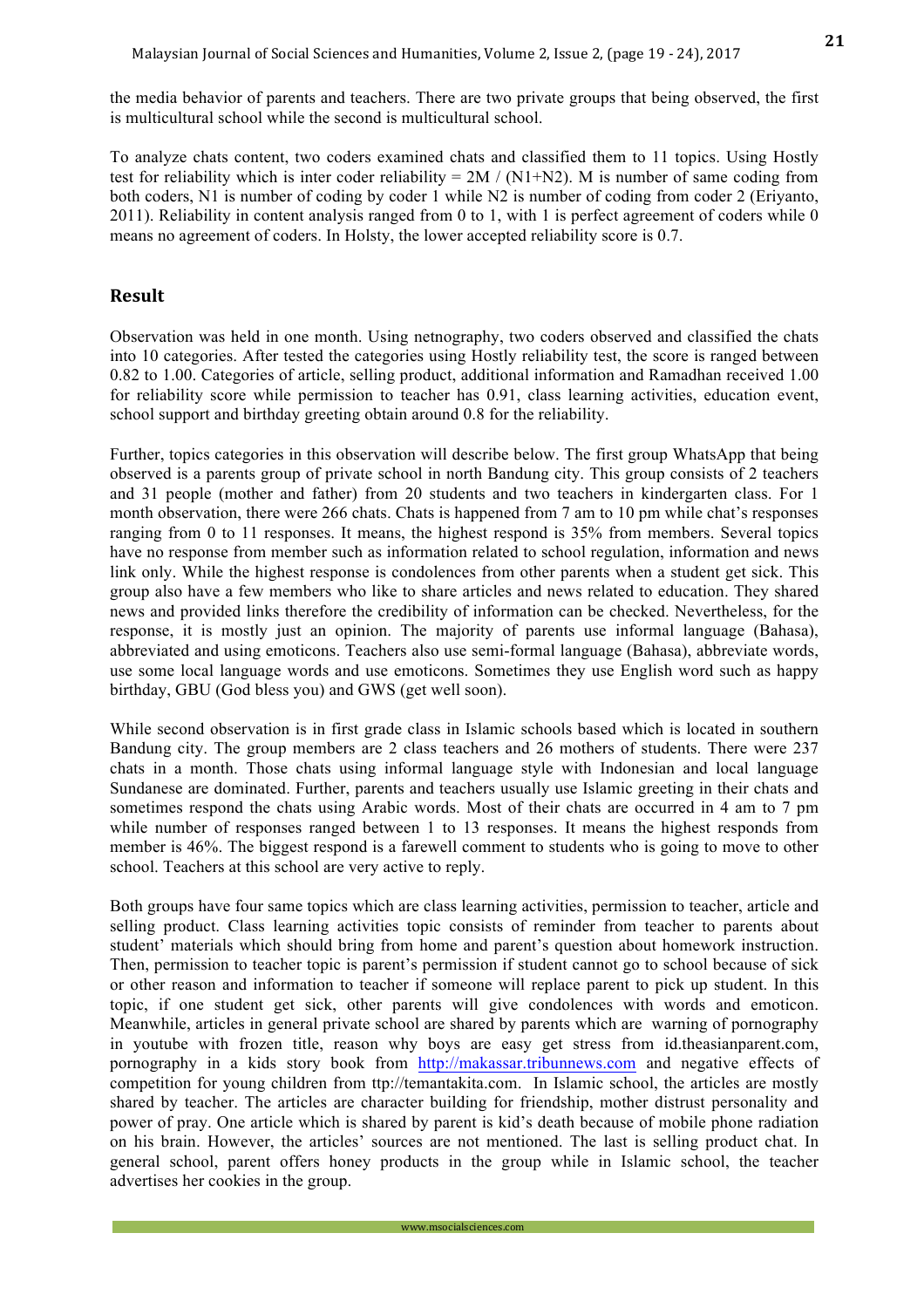Other chats' in general school are topic are additional information, education event, photo activities, school support activities and birthday greeting while in Islamic school are Ramadhan and farewell permission. Additional information chat example is home assistant offering. Ramadhan topic example is prayer and forgiveness moment before celebrate Ramadhan period.

|                          | General private school            | Islamic private school               |
|--------------------------|-----------------------------------|--------------------------------------|
| Total chats              | 266 (4% teachers $-96\%$ parents) | 237 (40% teachers $-60\%$ parents)   |
| Emoticon type            | 21 positive 7 negative            | 6 positive 1 negative                |
| Language                 | Bahasa with some expression       | Bahasa and local language with       |
|                          | word in English                   | some expression in Arabic            |
| Teacher                  | Only respond to chats related to  | Always respond chats from parent     |
|                          | class activity                    |                                      |
| of<br>Chat<br>proportion | Class learning activities (18.9%) | Class learning activities $(56.4\%)$ |
| topics                   | Permission to teacher $(51.5\%)$  | Permission to teacher (29.5%)        |
|                          | Article (10.5%)                   | Article $(6\%)$                      |
|                          | Selling Product $(0.3\%)$         | Selling product $(0.5\%)$            |
|                          | Additional information (4.9%)     | Ramadhan (7.6%)                      |
|                          | Education Event $(1.5\%)$         |                                      |
|                          | Class activities Photo $(2.7\%)$  |                                      |
|                          | School support $(1.9\%)$          |                                      |
|                          | Birthday greeting for students    |                                      |
|                          | and parents $(8.7\%)$             |                                      |
|                          |                                   |                                      |
|                          |                                   |                                      |

## **Discussion**

Every school starts to use WhatsApp as a communication media among parents and teachers. Rogers defines communication technology is hard tools, organization structure and social value where people collecting, processing and exchanging information within people. Communication technology has an important role in the life of nation and state, because it can be a unifying tool of the nation and into the various realms of life. The impact of communication technology is the occurrence of changes in individual behavior that include knowledge, attitudes, or actions that occur as a result of the delivery of communication messages (Rogers, 1986). WhatsApp media communication that generates the message synchronously and can be understood can be achieved because it allows interaction between members.

The function of high-tech communication media is as follows (Burgon & Huffner, 2002) efficiency of information dissemination, strengthening the existence of information, educate, persuasion, entertain and social control. In this study, the majority of parents use WhatsApp as a tool to disseminate information and to educate. Nothing is leading to social control and does not contain entertainment content. Based on the theory of diffusion of innovation, Paul Lazarfeld, Bernard Barelson and H. Gaudet, something new will cause public curiosity. Someone who finds new things tends to socialize and disseminate to others. In this research is seen, when there is new information shared by a member, others will respond because members feel interested and want to spread to others.

Miftah Thoha (1993: 187), put forward his views on the effectiveness of communication in the description of openness, empathy, supportive behavior, positivity and similarity. It appears that members of this group have these characteristics. They are open to questions and answers, empathize with the conditions of giving, helping to answer, think positively and equally paying attention to information concerning the education of their child. According to highest participation of members to respond which are 35% and 46%, it seems that majority of members are not active people. Topics, time and invitation to participate in the chats should be examined further.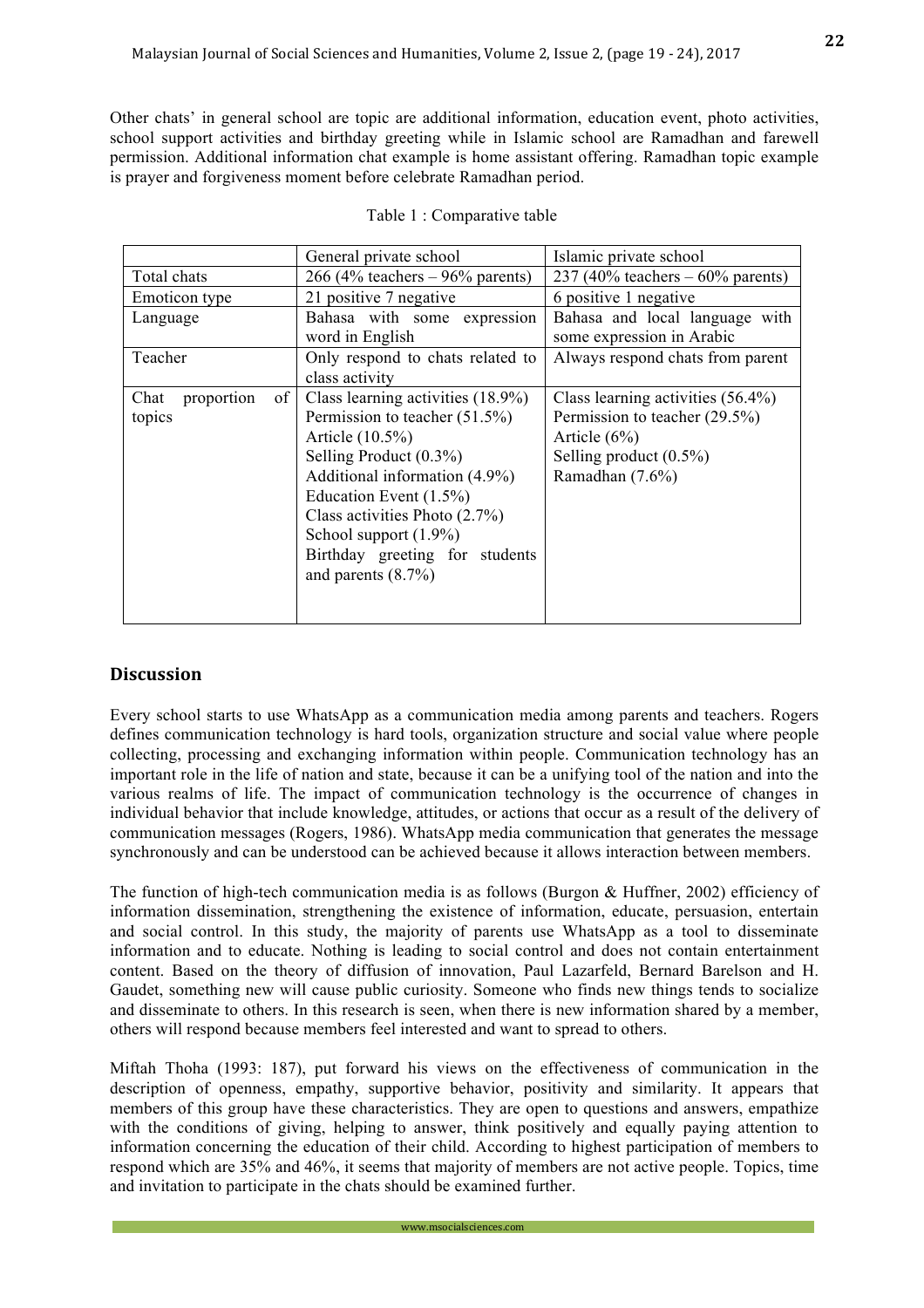Result show that teachers in both group were not active to invite parents' participation in improving education quality. They just informed about homework, exercise and administrative field. To build good education system, parents should participate not only in students' learning process but also evaluate school management. This participation could be start by invitation from professional teacher to invite parents to discuss and evaluate learning process and school management. Teacher who has leadership personality can lead this. They have good personality, mindset, teaching skill and communication ( Ishar & Jabor, 2016)

WhatsApp tends to be used to form social relationships with people it wants, as well as to find friends who are equally using the application to socialize. If it is associated with the theory of social penetration (Mongeau & Henningsen, 2015), it is explained how in the process of relating to others, there are various gradual processes, where there is a kind of adaptation process between them. In interpersonal communication there are three supporting aspects. First, interpersonal communication will work if there is positive attention to one's self. Second, interpersonal communication will be well preserved if a positive feeling toward others is communicated. Third, a positive feeling in the general communications situation, is very useful to make cooperation effective. In general private school, some parents who have high passion of parenting always participate in this issue. This is a fact that parenting issue could build relationship within parents.

According to information that shared in social media, parents from both school were sharing information about education event though the frequency is still limited. Further reports about Saudi middle school science stakeholders (Alabdulkareem, 2015) implies that scholar found that all stakeholders education have Internet access at home. They use social media in education, and they believe it will enhance their information, but the practice is significantly low.

# **Conclusions**

WhatsApp has successfully support communication among parents and teachers at school. Their engagement not only for formal information but also for informal respond. In this study, two private schools are general approach school and the other Islamic based approach school. Members of the general school are teachers and both mother and father from the students even though not all fathers join this group. Meanwhile, in Islamic school, is consist of teachers and mothers only.

According the result, we can understand their activity using social media in term of greeting member, permission to teacher, selling product, class learning activities, additional information, article, event, photo sharing and school support. Moreover, they use semi-informal language with emoticon as additional expression.

Conversation from all groups happened in almost every day. Weekend is recorded as days with lower conversation and sometimes with no conversation at all. From the time of conversation, it seems all groups held conversation mostly in the morning.

From general school, the highest percentage of topics are permission to teacher, class learning activities and parenting article. While in Islamic school, the highest proportion are in class learning activities, permission to teacher and farewell permission.

Overall, it can be concluded that WhatsApp had successfully become interactive conversation among parents and teachers and can support to increase the school's quality.